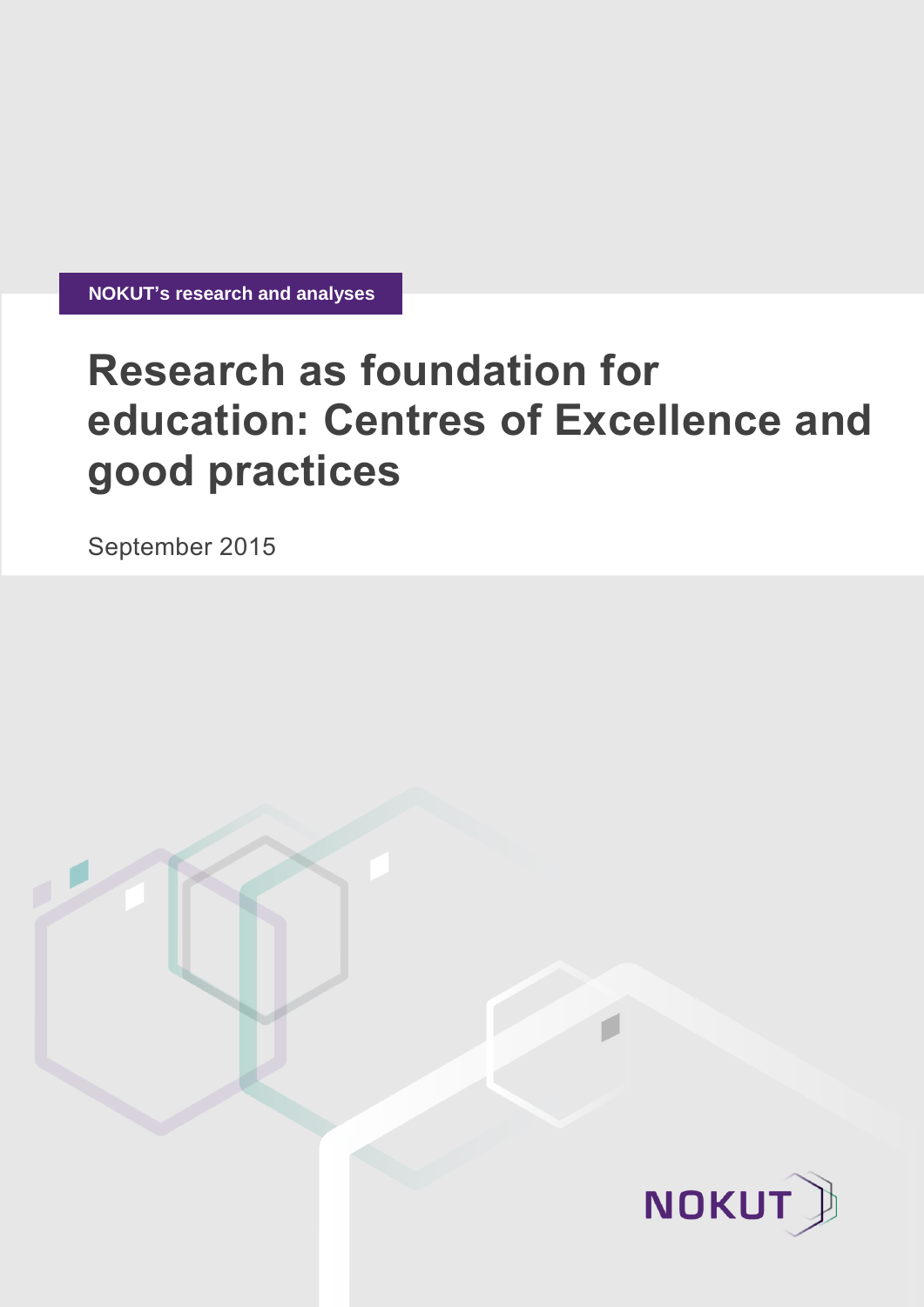| <b>Title:</b>    | Research as foundation for education: Centres of Excellence and good<br>practices |
|------------------|-----------------------------------------------------------------------------------|
| Author(s):       | Lisa Dahl Keller, Stein Erik Lid and Ingvild Andersen Helseth                     |
| Date:            | 2015.09.08                                                                        |
| Report no.:      | $2015 - 3$                                                                        |
| <b>ISSN-no.:</b> | 1892-1604                                                                         |



[www.nokut.no](http://www.nokut.no/)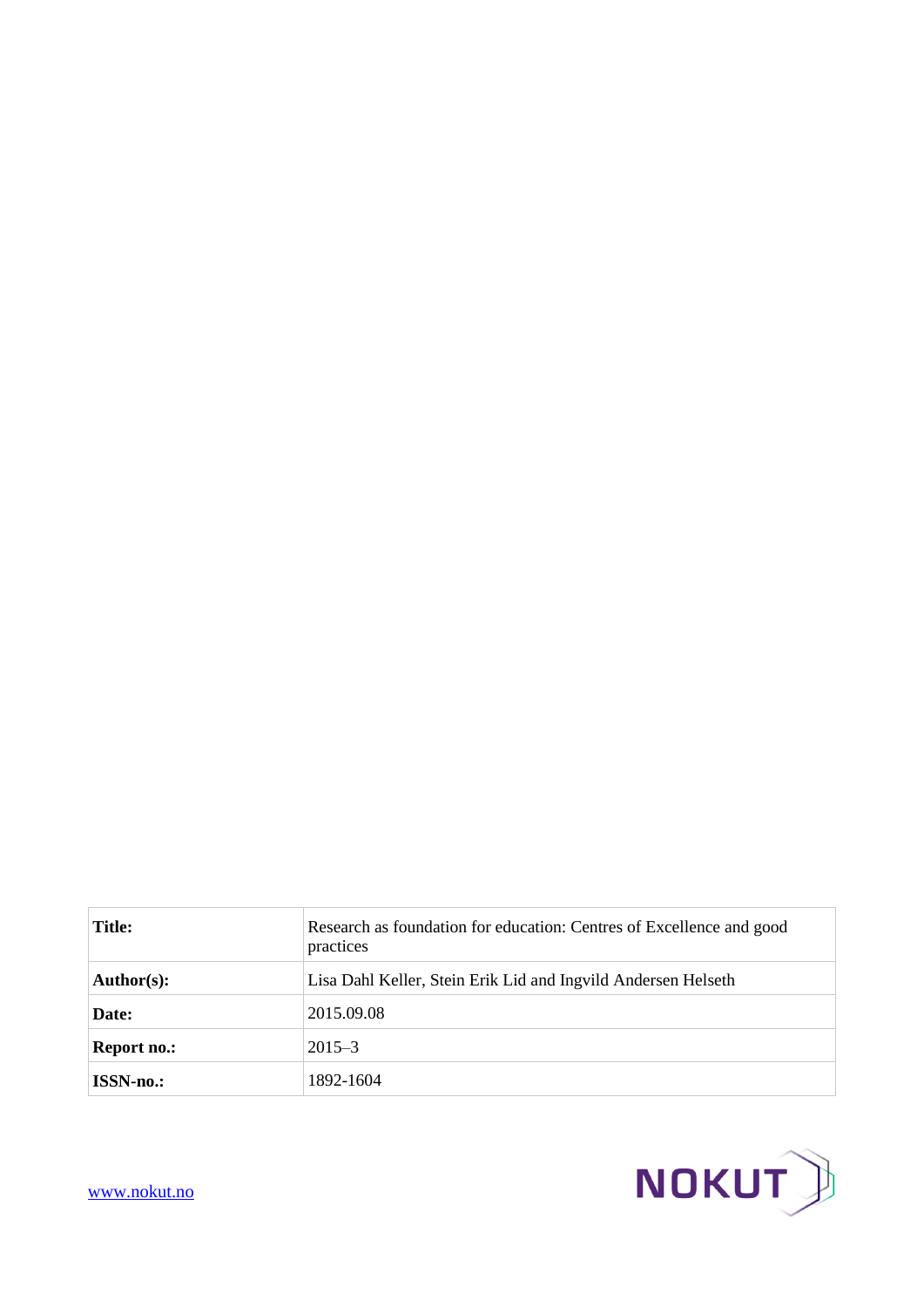## **Abstract**

The Norwegian Centres of Excellence (CoE) schemes in research, research-based innovation and higher education are government instruments for quality enhancement. The CoE schemes constitute the three corners of the knowledge triangle. There is no doubt that these centres produce research, innovation and knowledge that strengthen the quality of education. We show that the centres use new research in their teaching, and include students in their R&D, thus adding important value to teaching and education. Moreover, students are viewed as a resource to the CoEs' R&D. In addition, the centres – to take advantage of their staffs expertise and  $R&D$  – establish new study programs at different educational levels. While Centres of Excellence in Research (CoE-R) and Centres of Research-based Innovation (CoE-I) mostly involve PhD and master students, the Centres of Excellence in Higher Education (CoE-E), to a larger degree, target the bachelor- and master level. The centres work actively to recruit talented students, offer their supervision, network and infrastructure, and emphasize the importance of including the students both academically and socially.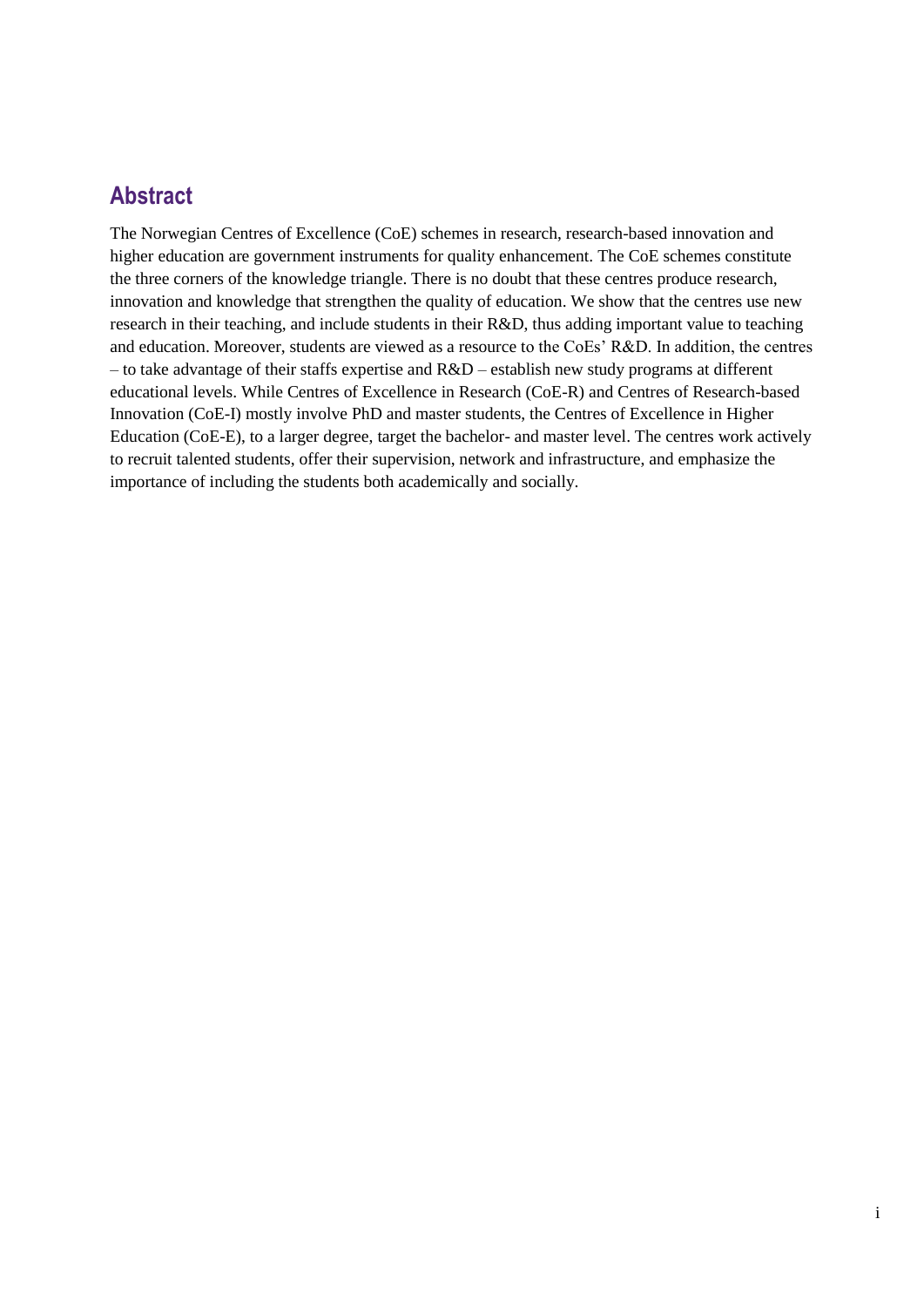## **Table of content**

| $\mathbf{1}$                          |     |  |  |  |  |
|---------------------------------------|-----|--|--|--|--|
|                                       | 1.1 |  |  |  |  |
|                                       | 1.2 |  |  |  |  |
| $\boldsymbol{2}$                      |     |  |  |  |  |
| 3                                     |     |  |  |  |  |
| 3.1                                   |     |  |  |  |  |
| 3.1.1<br>3.1.2                        |     |  |  |  |  |
|                                       |     |  |  |  |  |
|                                       | 3.2 |  |  |  |  |
|                                       | 3.3 |  |  |  |  |
|                                       | 3.4 |  |  |  |  |
| 3.4.1<br>3.4.2<br>3.4.3               |     |  |  |  |  |
|                                       |     |  |  |  |  |
|                                       |     |  |  |  |  |
| $\overline{\mathbf{4}}$<br>4.1<br>4.2 |     |  |  |  |  |
|                                       |     |  |  |  |  |
|                                       |     |  |  |  |  |
|                                       | 4.3 |  |  |  |  |
|                                       |     |  |  |  |  |
|                                       |     |  |  |  |  |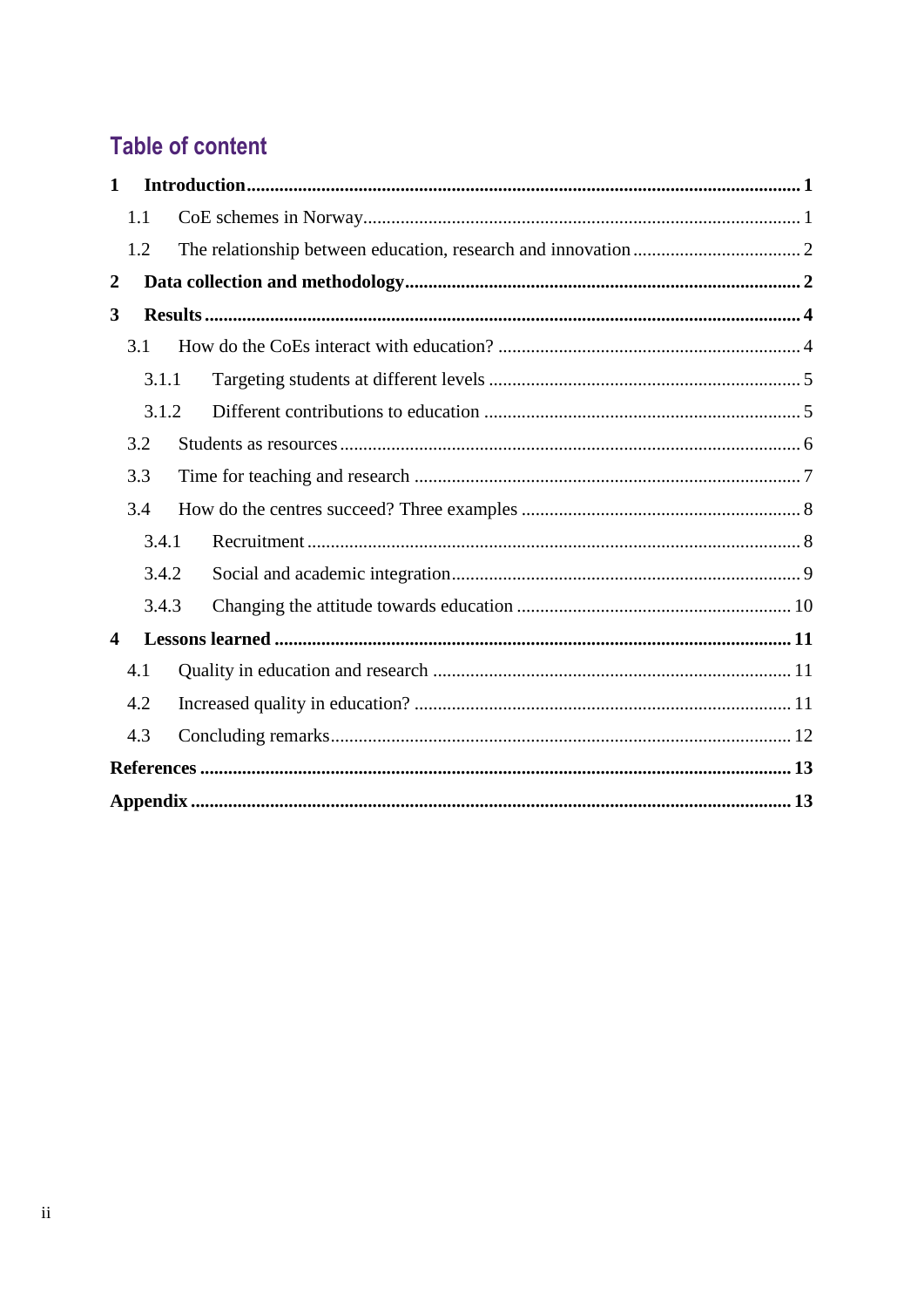## <span id="page-4-0"></span>**1 Introduction**

Norway has Centres of Excellence (CoE) schemes in research, research-based innovation, and higher education. Each of the schemes represent a corner in the knowledge triangle. There is no doubt that the CoEs produce research, innovation and knowledge that strengthen the quality of education and teaching. By law, all higher education in Norway should be R&D-based. We therefore expect that the CoEs hosted by higher education institutions (HEIs) have strategies for interaction between the corners of the knowledge triangle. By seeking out good practices at different centres, this paper provides examples of how the excellence of CoE schemes in research, innovation, and education manifests itself the in quality of education:

- How do CoEs add value to students' education?
- What strategies do the CoEs use to engage students?

First, we present the CoE schemes in question and provide some background information on how research and innovation may enrich education. Second, we describe the methodology for the survey and interviews conducted. Thirdly, we present our results and analysis.

### <span id="page-4-1"></span>*1.1 CoE schemes in Norway*

All three CoE schemes in question are instruments of the Norwegian government<sup>1</sup> for enhancing the quality of research, innovation, and education. Universities, universities of applied sciences (University College) $2$  and research institutes may host the centres.

**Centres of Excellence in Research** (CoE-R) is the Research Council of Norway's (RCN) ultimate instrument for promoting quality in Norwegian research. Scientific quality at a high international level is the main criterion for of the selection of applications. The 21 CoE-Rs annual funding from NRC varies from 1-2 mill. Euro. The funding period is five years, with a possibility of a second five-year period.

**Centres of Research-based Innovation** (CoE-I) is a scheme to enhance technology transfer, internationalization, and researcher training in close collaboration between R&D-performing companies and high quality research. The scheme assumes co-financing between companies, the host institution, and the RCN. The main criterion for selecting the centres is the potential for innovation and value creation. The 21 CoE-Is annual funding from the RCN varies from 1-1.5 mill. Euro. The funding period is five years, with a possibility of another three years.

**Centres of Excellence in Higher Education** (CoE-E) is a scheme to promote the development of excellent quality in higher education and to highlight the fact that education and research are equally important activities for higher education institutions. The objective of the scheme is to encourage outstanding research and development-based education. The Norwegian Agency for Quality Assurance in Education (NOKUT) selects the CoE-Es, and these centres can be seen as a parallel to

 $\overline{a}$ <sup>1</sup> The CoE schemes in research and research-based innovation are administered by the Research Council of Norway. NOKUT administers the CoE scheme for education. Both are government agencies.

<sup>2</sup> In practice, university colleges rarely host CoEs.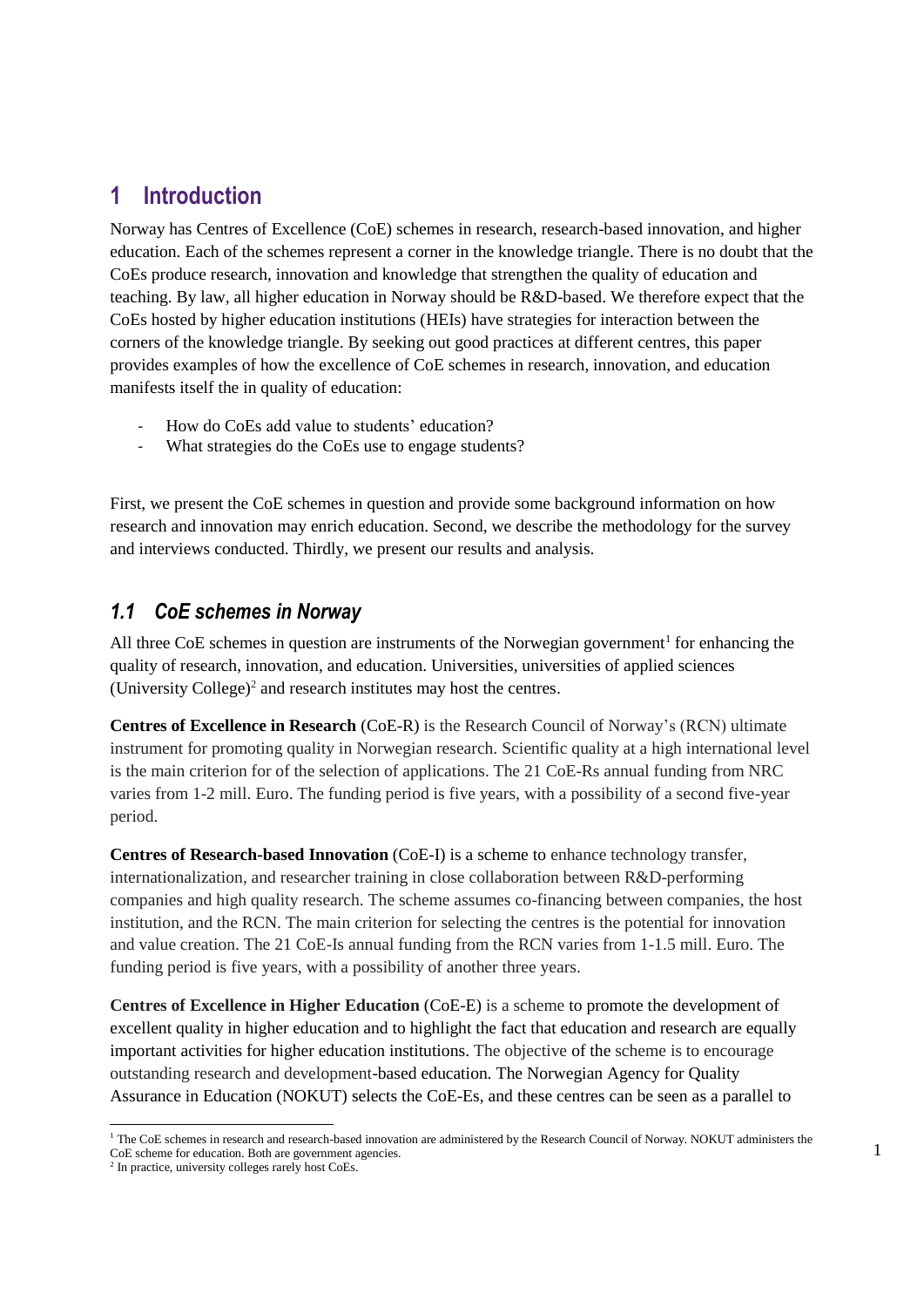other top centres within research. The four CoE-Es' funding from NOKUT equals about 0.5 mill. Euro per year. The funding period is five years, with a possibility of a second five-year period.

### <span id="page-5-0"></span>*1.2 The relationship between education, research and innovation*

The concept of the knowledge triangle provides a way of understanding the relationship between education, research, and innovation and promoting the importance of this relationship for business and society. The Council of the European Union states that:

"(…) for education to fulfil its role in the knowledge triangle, research and innovation objectives and outcomes need to feed back into education, with teaching and learning underpinned by a strong research base, and with teaching and learning environments developed and improved through greater incorporation of creative thinking and innovative attitudes and approaches" (2009, p 4)

Norwegian higher education has adopted a broad understanding of research-based education, including the terms "development-based" and "evidence-based" (Lid 2012; Kyvik and Vågan 2014). The broader Norwegian concept of R&D-based education is included in the law relating to Universities and University Colleges. The law states that Norwegian institutions should provide "higher education of a high international standard on the basis of the foremost within research, academic and artistic development work and empirical knowledge" (Norwegian Ministry of Education and Research, 2005).

It has long been the prevailing view that R&D-based education depends on the teacher's knowledge, attitudes and skills (Barnett 2005). In this way, the teachers' research involvement is a guarantee of quality and a CoE in research is optimal for R&D-based education. However, in the last decade or so, there has been a shift towards student-centred learning. When the students are involved in research or more active learning processes they benefit more strongly from R&D-based education (e.g. Healey 2005). The teachers' research is in this context primarily seen as *possible indicators* or prerequisites for R&D-based education (Lid 2012). Hence, having a CoE in research is not a *guarantee* for good R&D-based education in itself. In this paper, we explore examples of how different CoEs schemes contribute to education and cases of good practice where CoEs succeed in disseminating some of their expertise to the students.

## <span id="page-5-1"></span>**2 Data collection and methodology**

We collected data through a survey (see appendix 1) and in-depth interviews with representatives from six centres. We also received an overview of the number of employees in different job categories, students/fellows associated with the centre. Moreover, we received information about study programs taught by centre staff, and the development of new programs included in the centre's strategy and plans.

#### **Sample**

We conducted the survey in the spring of 2015, and sent it to all four CoE-Es, and a selection of the CoE-Rs and CoE-Is. As this paper deals with the relationship between the CoEs' activity and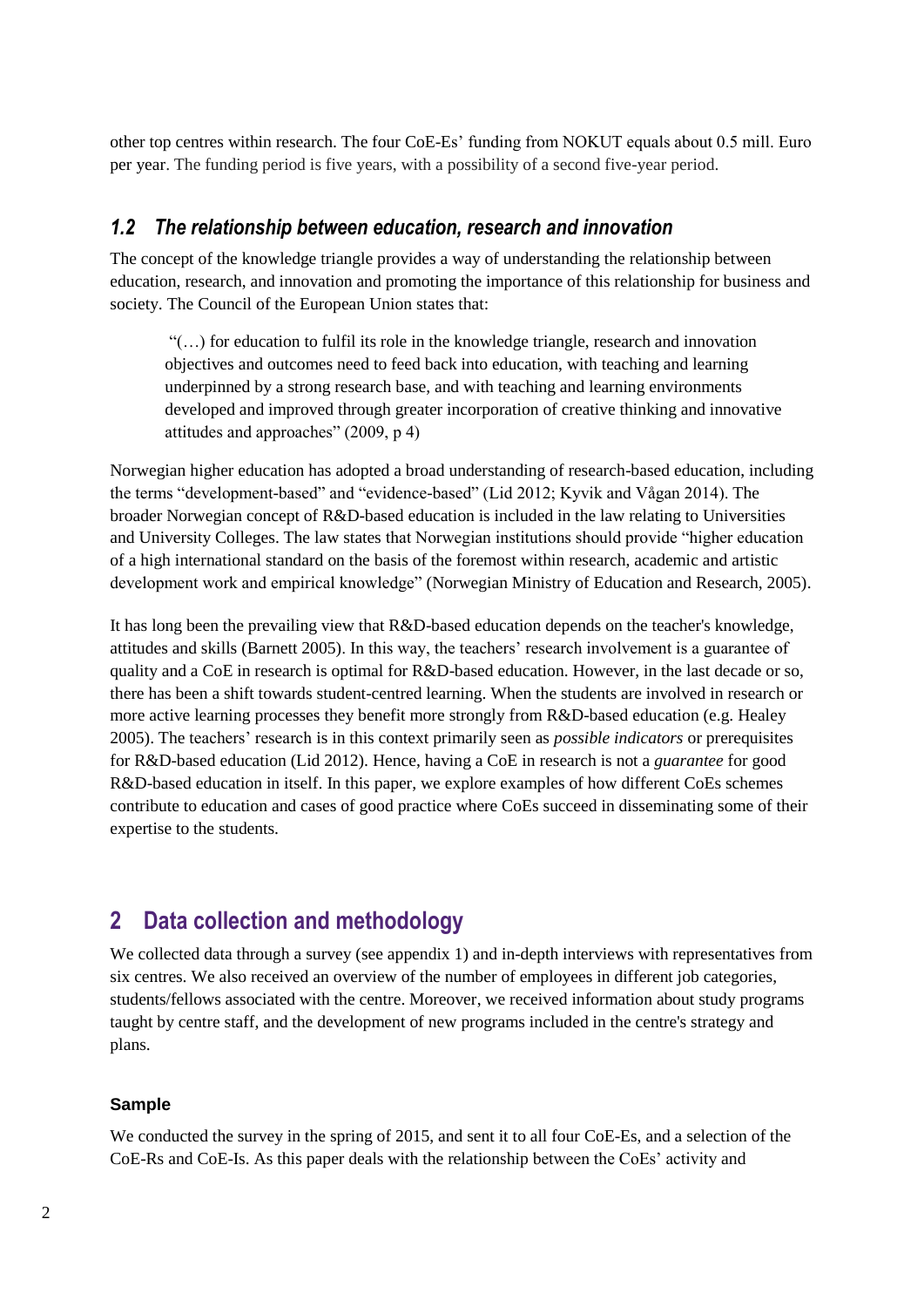education, we chose CoE-Is and CoE-Rs with a higher education institution (HEI) as their host institution. Because we chose a good practice perspective for the report, we selected centres where the RCNs' midterm evaluations indicated a positive link between centre research and the host institutions' education (RCN 2006; 2010; 2011). The final selection of centres surveyed is shown in table 1.

| CoE<br>scheme | Name of centre                                                                                 | <b>Host institution</b>                                                                   | <b>Interviewed</b> |
|---------------|------------------------------------------------------------------------------------------------|-------------------------------------------------------------------------------------------|--------------------|
| $CoE-E$       | Centre of Excellence in Music<br>Performance Education (CEMPE)                                 | Norwegian Academy of Music                                                                |                    |
|               | Centre of Excellence in Biology<br>Education (bioCEED)                                         | University of Bergen and the<br>University Centre in Svalbard                             | Yes                |
|               | Centre for Research, Innovation and<br><b>Coordination of Mathematics Teaching</b><br>(MatRIC) | University of Agder                                                                       | Yes                |
|               | Centre for Professional Learning in<br>Teacher Education (ProTed)                              | University of Oslo and University of<br>Tromsø (UiT) - The Arctic University<br>of Norway |                    |
| $CoE-R$       | Centre for Ecological and Evolutionary<br>Synthesis (CEES)                                     | University of Oslo                                                                        | Yes                |
|               | Centre for Molecular Inflammation<br>Research (CEMIR)                                          | Norwegian University of Science and<br>Technology, NTNU                                   |                    |
|               | Centre for Geobiology (CGB)                                                                    | University of Bergen                                                                      | Yes                |
|               | Centre for Theoretical and<br>Computational Chemistry (CTCC)                                   | UiT - The Arctic University of<br>Norway                                                  |                    |
|               | Centre for Multilingualism in Society<br>across the Lifespan (MultiLing)                       | University of Oslo                                                                        |                    |
| $CoE-I$       | Innovative Natural Gas Processes and<br>Products (inGAP)                                       | University of Oslo                                                                        |                    |
|               | Centre for Integrated Operations in<br>the Petroleum Industry (IO)                             | Norwegian University of Science and<br>Technology, NTNU                                   | Yes                |
|               | Structural IMpact Laboratory (SIMLab)                                                          | Norwegian University of Science and<br>Technology, NTNU                                   | Yes                |
|               | Sea Lice Research Centre (SLRC)                                                                | University of Bergen                                                                      |                    |

### **Table 1 Selection of CoEs surveyed and interviewed, organized by CoE scheme. Table also indicate the CoEs' host institution.**

The survey was sent to 14 centres, and we received responses from 13 of them, with a total of 51 individual responses. 21 responses came from CoE-Es, 14 from CoE-Rs and 16 from CoE-Is. 11 respondents have indicated that they are centre managers, 27 that they are researchers/faculty associated with the centre and 12 that they are administrative personnel.

The students were not included in the survey or interviews, as they are less likely to know how the centres presence affects their education. The centres did however answer questions on their conceptions of the value added for the student experience.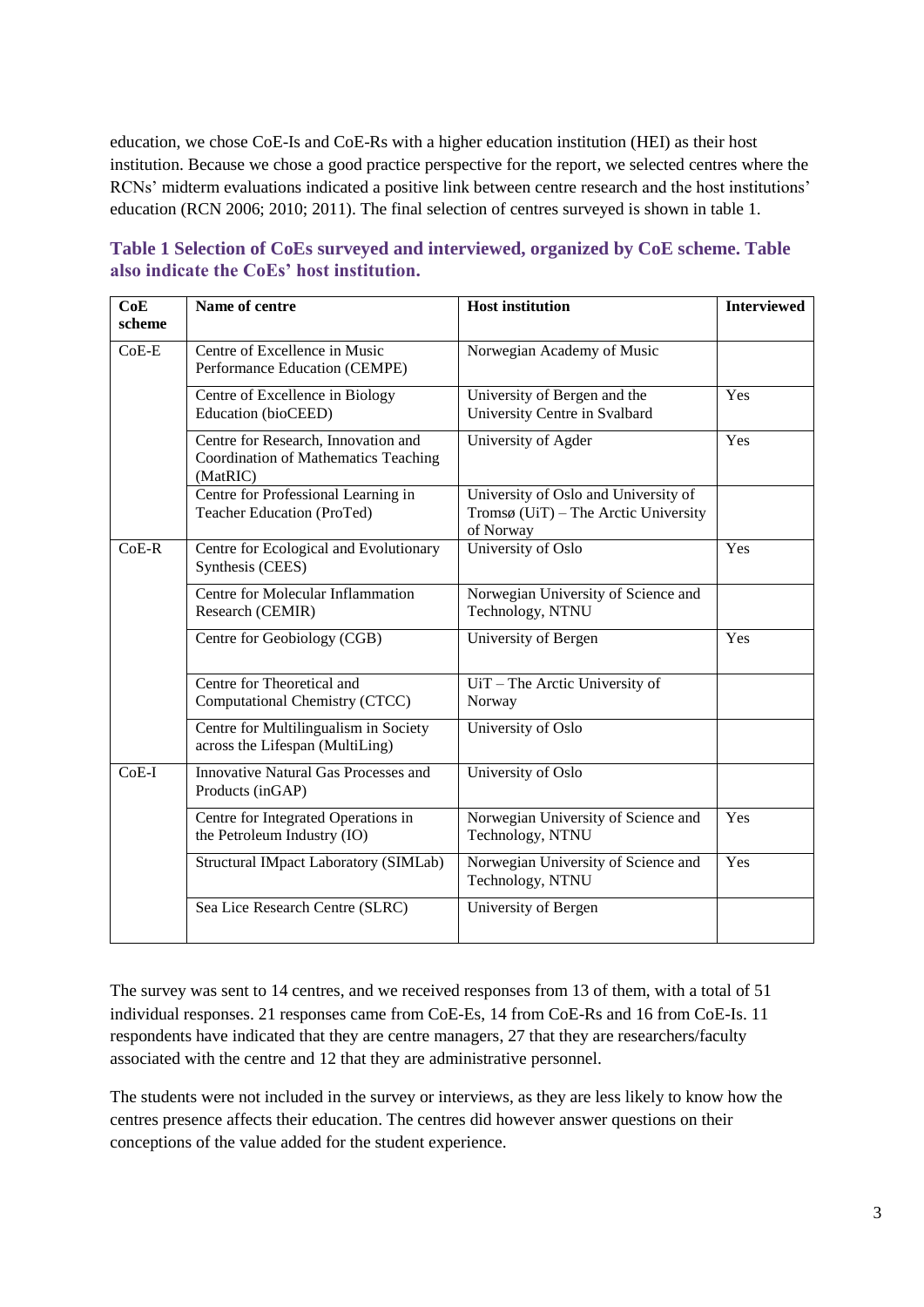The questionnaire had four parts. The first part identified the respondent's affiliation with the centre. The second had questions about the centre activities' relevance for educational activities at the host institution and contribution to teaching and supervision among affiliated employees. The third section identified changes in the employees' time for research, teaching, supervision and other tasks resulting from centre status. The last section asked various questions about whether centre activity has led to higher quality in education in relevant study programs at the host institution. For all questions a one to five-point Likert scale was used (1 indicates the lowest and 5 the highest value). Respondents were also encouraged to elaborate their answers with examples in text fields.

We interviewed six centres, two of each centre type. These were selected based on findings from the survey that we wanted to explore further.

We conducted group interviews with several representatives from the individual centres, and we interviewed each centre separately. The aim of the interviews was to identify examples of how the centres prioritize to increase the quality of education. The interviewees were largely able to speak freely about topics and measures with which the centres were concerned.

Choosing a good practice perspective for this report, means that we only to a limited extent investigated any downsides associated with centre status and quality of education. The number of participating centres is also too small to be representative in terms of centre type, subject etc. to draw general conclusions about how different centre types contributes to the quality of education. It does however provide valuable input and good practice examples.

## <span id="page-7-0"></span>**3 Results**

98 percent of the survey respondents agreed to the statement "The centre's research is relevant for study programs at the host institution." The interviews confirmed that even though the mandate differs, all the three Centres of Excellence contribute to teaching and learning. This underpins the report's synthesis, that CoEs can have great value for education and teaching.

Below we will elaborate on the different ways CoEs contribute to education. First, we discuss how the centres interact with education at different educational levels because of different intensions. Second, we describe how the students can be a resource into the CoEs' R&D. We discuss how the CoE staff prioritize their time between different activities, before we give examples of how CoEs succeed at involving students. In the end, we present lessons learned from the analysis as well as concluding remarks.

### <span id="page-7-1"></span>*3.1 How do the CoEs interact with education?*

The three CoE schemes have different purposes, yet as mentioned above, almost all our respondents believe that the centres' research is relevant for study programs at the HEIs. Below we describe the ways in which the CoEs interact with education.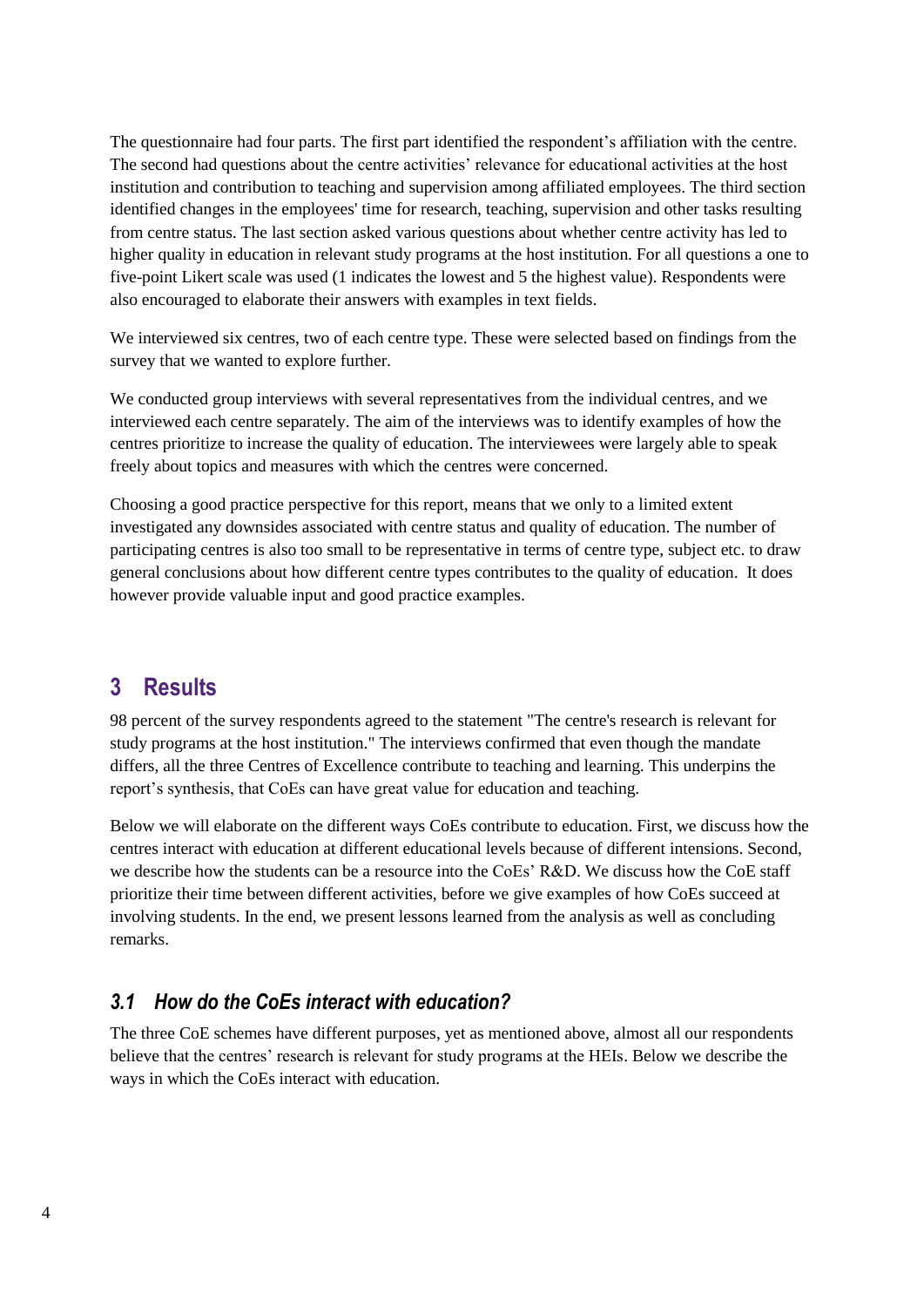## <span id="page-8-0"></span>**3.1.1 Targeting students at different levels**

According to the survey it is important for Centres of Excellence in Innovation and Research to participate in teaching at PhD<sup>3</sup> (average rating among respondents is 4.8 on a scale from 1-5) and master level (4.4) and to a lesser extent bachelor level (3.3). The priorities reflect that their research is relevant for different educational levels. CoE-Rs and CoE-Is use the centre's own research largely in PhD- (4.9) and master level education (4.5) and less often at the bachelor level (2.9). The interviewees said that the students often needed to be at the master level to have sufficient knowledge of research methods and theory to grasp the centres' research.

Centres of Excellence in Education want to contribute to teaching and learning at the bachelor (average response rating 4.9) and master level (4.7), and to a lesser extent at the PhD level (3.2). The output of CoE-Es' research and activities are relevant at the bachelor and master level (4.0) rather than at the PhD level (2.5). At the same time, the centre staff are also academics within their discipline, and engage in research that may be more relevant at the PhD level. They use their own R&D mostly at the masters' level (4.3), then PhD (4.2) and bachelor's level (4.1).

Our results indicates that the CoE-Rs and CoE-Is are relatively similar to each other, compared with CoE-Es. Throughout the report, we will therefor often present the results separately for the two groups.

## <span id="page-8-1"></span>**3.1.2 Different contributions to education**

#### **CoE in Research and Research-based Innovation: Changing the content/curriculum of a course/study program**

We found that the Centres of Excellence in Innovation and Research are likely to make changes in the content of study program(s) based on their research and innovation. First, these centres have their origin in established academic environments that also run educational activities. The centres' research is based on (a mix of) existing study programs at the institution. As a centre conducts research and makes new discoveries, it updates the content in relevant courses. This could include revising or updating the curriculum of a course/study program, and introducing new technology. The survey indicated that the CoE-Rs' and CoE-Is' R&D largely affect the content in relevant courses at the master (4.0) and PhD level (4.3), and to a smaller extent at the bachelor level (2.4).

Second, with investments made in human resources and infrastructure, the centres are building expertise within its research field. This could lead to development of new courses or study programs. The centres may create new courses based on their research and innovation or as a response to the needs of society and industry. This argument seems to be particularly relevant for interdisciplinary centres and CoE-Is. Because the centres are funded for a limited period, the development of a study program can secure a continuation of their research. In the application for CoE status, some centres also include development of new study programs.

 $\overline{a}$ <sup>3</sup> PhD students in Norway are fully funded and classified as academic staff at the institutions.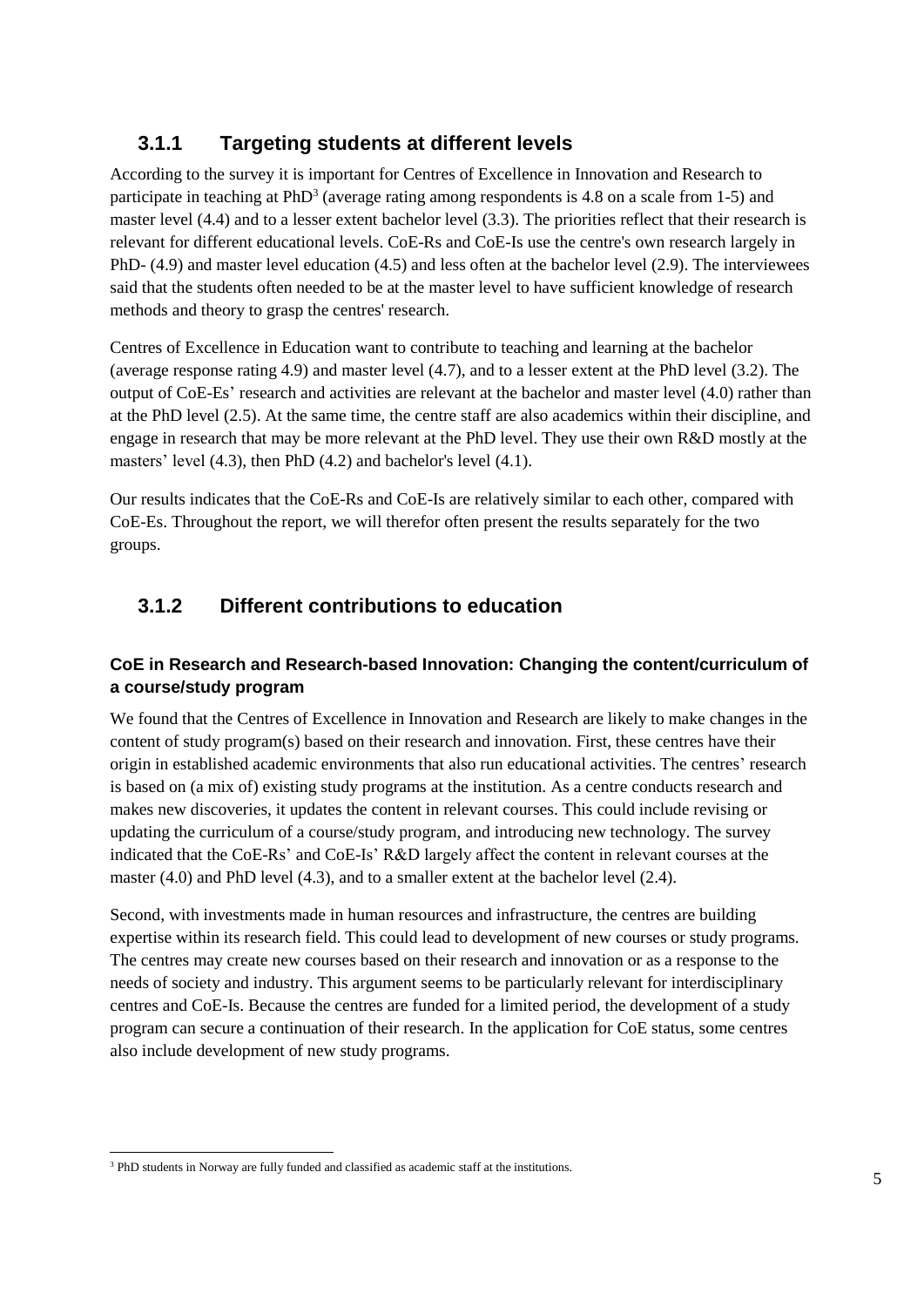Third, new discoveries and world-leading research is relevant and interesting for future specialists. The staff typically want to include their research in teaching and education to recruit and inspire students for further studies and their PhD programs.

In total, CoE-Rs and CoE-Is report that the quality in education and supervision has increased with the centres' presence, at the PhD (4.5) and master level (4).

#### **CoE in Education: Changing the premises and teaching of a subject/study program**

Centres of Excellence in Education conduct R&D projects that aim to increase the quality in education within their field of expertise. CoE-E staff believe they have had the greatest impact on the quality of education at the bachelor level (3.8) and master level (3.5). Their R&D addresses teaching methods, learning outcomes, evaluation methods and structure of study programs. Accordingly, CoE-E activities aim to change the preconditions and teaching of a subject/study program more than the actual content.

First, how the content, the different courses and the study program are integrated, is important to education quality. Through their R&D, and the implementation of it, the CoE-Es can affect the organization of study programs and the students' satisfaction. CoE-Es use knowledge accumulated through their R&D to make changes that increase relevance, reduce dropout rates and improves learning outcomes. These kinds of changes are not necessarily obvious to new students, although the framework of their education is changing. The respondents indicate that the impact mainly has been development of teaching and learning methods and better adaptation of existing courses and modules at the bachelor and master level. The respondents further indicate that the CoE-Es' R&D on average has a larger effect on teaching methods at the bachelor (3.8) and master (3.6) than at the PhD level (2.4). Examples of new teaching methods include the use of seminars/workshops/small groups, more active learning, more varied forms of evaluation, closer examination of the actual learning and increased use of interactive teaching methods.

Second, having a centre that focuses on quality in education seems to change the attitude towards teaching and education at the host institutions. Most of the CoE-E faculty members are also active teachers. When they engage in the centres' activities, they become more aware of different factors that enhance teaching and education. This awareness affects the individuals' teaching as well as the academic environments' attitude and openness towards discussing and sharing teaching efforts.

### <span id="page-9-0"></span>*3.2 Students as resources*

Centres of Excellence view students at relevant educational levels as great resources. Hence, it is important for the centres and individual faculty members that the students succeed. This combination gives faculty members a strong incentive to be excellent advisors for their students.

#### **CoE in Research and Research-based Innovation: Affiliated PhD and master students are given opportunities**

PhD students are important resources in the Centres of Excellence in Innovation and Research's research projects (average survey rating 4.9). PhD students are considered as part of the professional team and contribute to research projects with their labour and expertise. Master students are also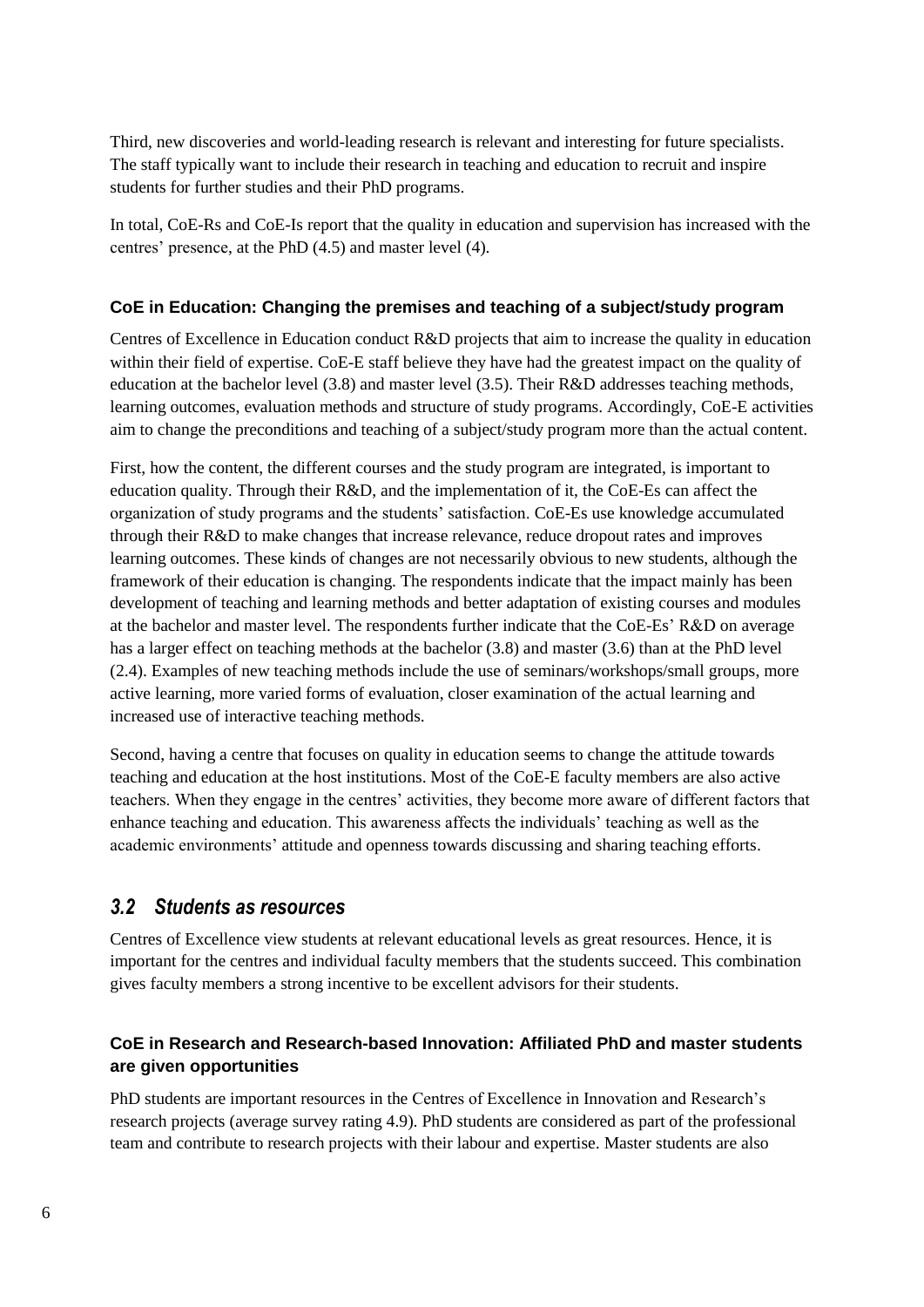considered important (4.0), and all the centres' we surveyed had affiliated master students. Students can be relevant for collaboration with the centres through writing theses or conducting parts of research projects. Affiliated master students conduct high-level research and publish in prestigious journals. All the centres we interviewed gave the students access to their infrastructure. Students learn how to conduct high-level research, and use new types of analysis and technologies. Interviewees at several centres were clearly impressed with their master students' accomplishments, and pointed out that the students' performance could sometimes be as advanced as "small" PhD dissertations.

CoE-Rs and CoE-Is prioritize supervision of PhD students (5.0) and master students (4.8). The students are supervised through assignments, which are relevant to the centres and part of the centre's projects. When supervising their students the centre staff benefits from having access to research resources, external supervisors and partners.

To a limited extent, the bachelor students are considered resources for CoE-Rs and CoE-Is (average survey rating 2.3). None of the centres surveyed had affiliated bachelor students and hardly supervised bachelor students on projects relevant to the centre.

#### **CoE in Education: All students are relevant for R&D**

Students are the focus of the CoE-Es' R&D projects and activities. The centres considered bachelor and master students (4.6) as great resources, and PhD students to a lesser extent (3.7). Some centres consider all students at the institution/faculty/study program as affiliated with the centre, as the students' feedback is an input into the centres' R&D. None of the CoE-Es have individual master students affiliated. The respondents in general had ambitions to involve students (at all levels) more in the centres' activities.

The CoE-E also consider PhD students as colleagues who participates in the centres' research. Because the centres are establishing a new research field, their affiliated PhD students are viewed as crucial to the CoE-s' success. Still, these centres are more committed to supervise at the bachelor (4.2) and master level (4.2) than at PhD level (3.5). However, supervision of individual bachelor and master students is not a goal in itself.

A general impression is that the results we present on CoE-Es are preliminary as the scheme as well as their R&D projects and activities are in a start-up phase.

### <span id="page-10-0"></span>*3.3 Time for teaching and research*

In the survey we asked how CoE staff allocated their work hours now compared to before the centres were established. Most of the respondents now work more hours in total. The largest increase seems to be in time spent on dissemination and research. About 70 percent of the respondents report that they spend more time disseminating the centres' R&D. At the CoE-Rs and CoE-Is 65 percent report that they do more research than before, while 42 percent at CoE-Es do more research than before. On average, the respondents also spend more time on administration.

Combined, the total time spent on students (developing study programs, teaching and supervision) has increased with centre status. CoE-R and CoE-I staff, are on average, less involved at the bachelor level, although almost half of the respondents spend as much time as before. At the master, and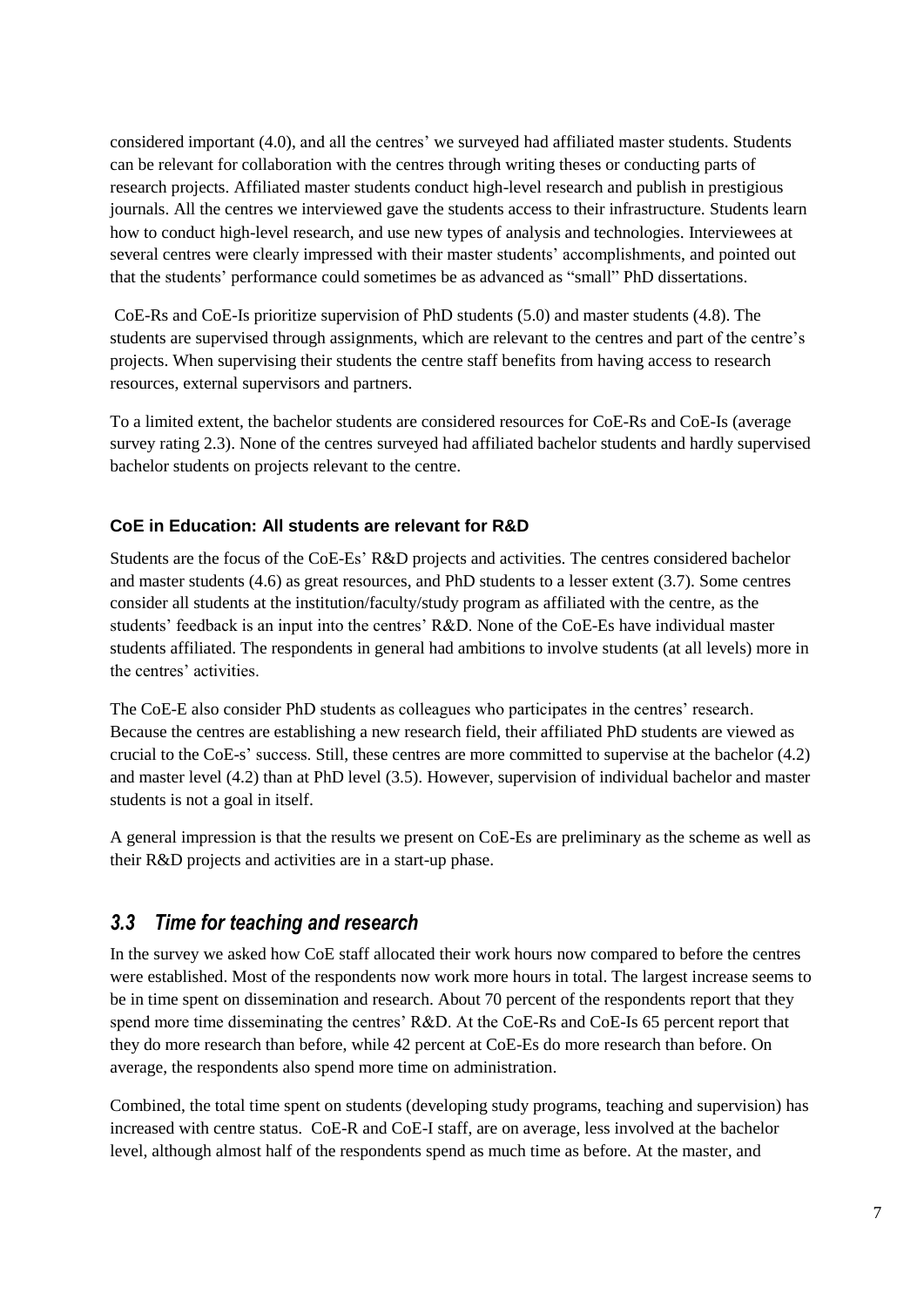particularly the PhD level, they are on average more involved than before, primarily by teaching and supervision. 52 percent report that they spend more time supervising master students, and 69 percent spend more time supervising PhD students.

For most of the CoE-E staff, time spent on teaching and supervision at different levels have not changed. About 20 percent report that they spend more time on teaching and supervising at the bachelor level and 15 percent at the master level. None of the respondents spends more time teaching at the PhD level.

### <span id="page-11-0"></span>*3.4 How do the centres succeed? Three examples*

Here we describe three examples we have found especially interesting. The examples include strategies for recruitment of talented students, the importance of social and academic integration of students, and finally a positive change in the attitude towards teaching efforts. The examples do not necessarily relate to each other and are described based on efforts at specific centres. The examples do therefore not represent general findings, but we believe they constitute good practice cases from which others can learn.

#### <span id="page-11-1"></span>**3.4.1 Recruitment**

CoE-Rs and CoE-Is attract master students without having to market themselves at the bachelor level. The centres are attractive to students for several reasons. First, the centres have a good reputation and are able to offer challenging student assignments, access to infrastructure, an academic network, and external partners. Second, the students acknowledge the benefit of having an affiliation to a centre of excellence as it could involve work opportunities they might not get otherwise. The centres actively try to recruit the best master students to their PhD program.

CoE-Rs and CoE-Is tend to recruit well to their PhD programs. For some centres, especially within technology and engineering, it is a challenge to get Norwegian applicants, as the Norwegian master graduates are highly sought after in industry and business. This issue might be more relevant to CoE-Is and interdisciplinary centres. It appears that centre staff put more effort into marketing the centres research at the master level when it is difficult to recruit to PhD. The centres also have a self-interest of marketing their research as the students often start working for collaborative companies, thus becoming future users of the centres' research.

#### **SIMLab's recruitment strategy**

The CoE-I SIMLab (Structural IMpact Laboratory) at the Norwegian University of Science and Technology has a PhD program tailored to meet Norwegian policies for innovation and industry. SIMLab receive applicants from the entire world to the program, but few Norwegians, as they are very attractive to the industry. The centre recognizes, however, that the Norwegian master graduates are of high quality, and would often be more attractive for their PhD program than foreign students would. To solve this challenge, they have developed a recruitment strategy<sup>4</sup>. SIMLabs' goal is to recruit more of their own master's students, more female applicants (30 per cent) and mostly Norwegian PhD

l

<sup>4</sup> SFI SIMLab was discontinued in 2015 after the center period was ending. The same academic environment at Norwegian University of Science and Technology is starting up SFI CASA in 2015, based on the research conducted in SIMLab.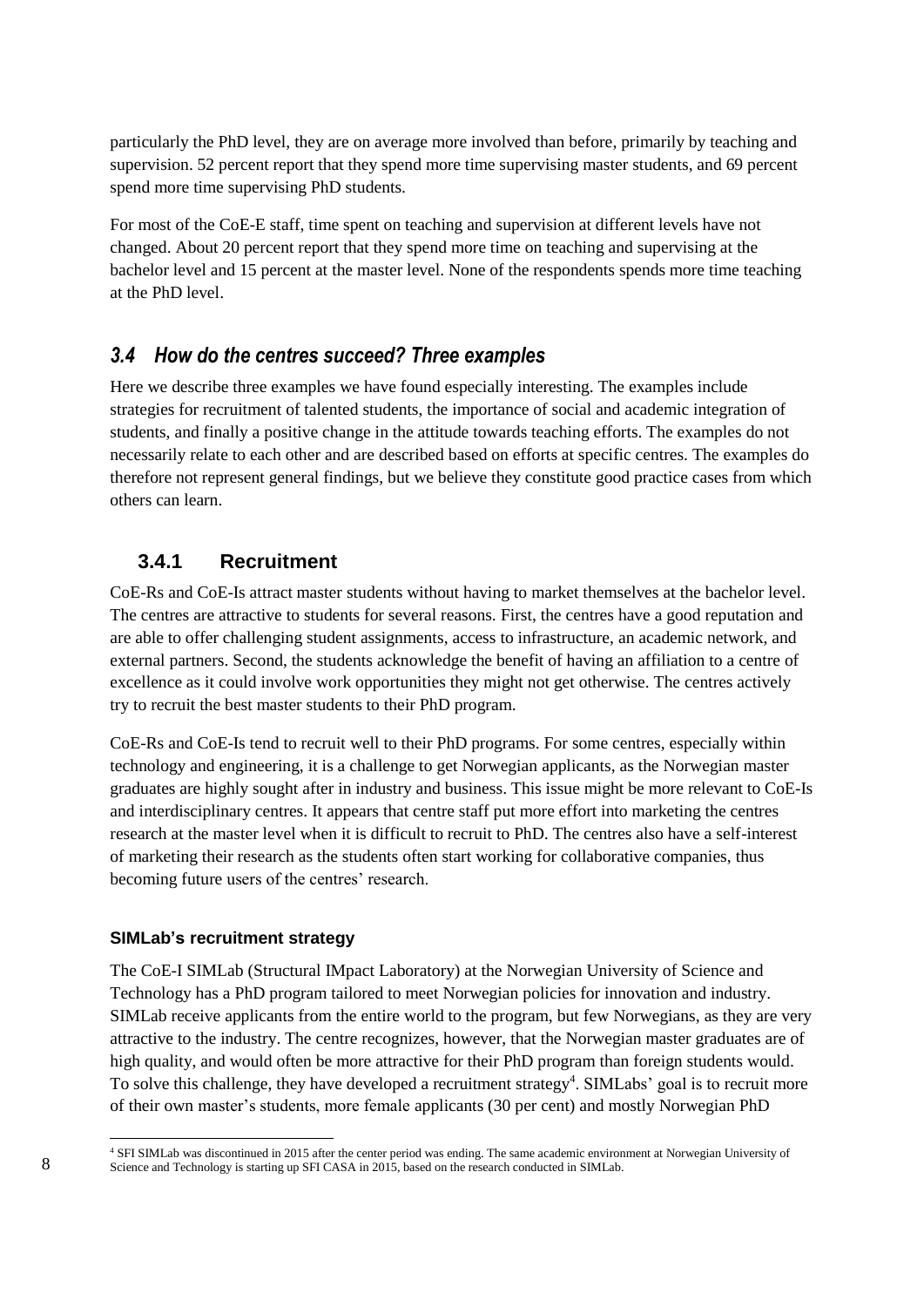students. To achieve their goals SIMLab, among other things, wants to be more visible to students at all levels, and offer talented students doctorates before they have competed their master degree.

To make the program attractive, SIMLab employ their PhD students for four years (three years is the norm), of which the centre itself finances the last year. During the last year, the PhD students teach at the department, giving the candidates teaching experience. Six months is also used for project related work where the PhD candidates assist an industry partner with implementation of the centres' research, providing relevant work experience. SIMLab also assign master students to these projects, giving the students insight in the centres' research and add relevance to their education.

## <span id="page-12-0"></span>**3.4.2 Social and academic integration**

Our data suggests that much of the qualitative added value for the students seems to be linked to factors, which cannot easily be measured and counted. We choose to call it the "hallway effect", the indirect learning effect of moving in the hallways in an active environment with extensive academic output.

A clear feedback from CoE-Rs and CoE-Is is that a prerequisite for high quality is academic and social integration of students. To enable students to reach their potential, they must thrive and be academically motivated. By including students in formal and informal arenas where science is spoken, they gain academic stimuli and create networks within the academic environment. Co-localisation of faculty and students is viewed as an important factor for success in the academic and social integration of students and staff.

An interesting point that was emphasised by several CoE-Rs and CoE-Is in the interviews is that the centre grants makes it possible to establish social venues and activities where students become engaged in academic discussions. Funding related to other typical research grants is largely tied up in salaries and earmarked experiments, while the financial freedom that comes with centre appropriations makes it possible to spend money on activities for students.

The CoE-Es we interviewed also stressed the same factors, that it is important to create a sense of community attitude. They create forums and networks where academics can discuss teaching and share experiences using different teaching methods.

### **CEES – an example of academic and social integration**

The CoE-R CEES (Centre for Ecological and Evolutionary Synthesis) at the University of Oslo, highlighted co-localisation as a key factor for both academic and social integration of students and staff, and creating a good work environment. The centre is co-located over two floors and all associated master and PhD students have working space in the centres' facilities.

There are about 25 nationalities at CEES and about half of the PhD students are Norwegian. The social aspect is important to the applicants, as the other scientists becomes their network and circle of friends. Temporary staff and PhD students often take initiative to various events. In addition, CEES has about 60 guest researchers per year. To make their expertise available to the students, CEES offers a course with variable content, dependent on the areas of expertise for those present at the time.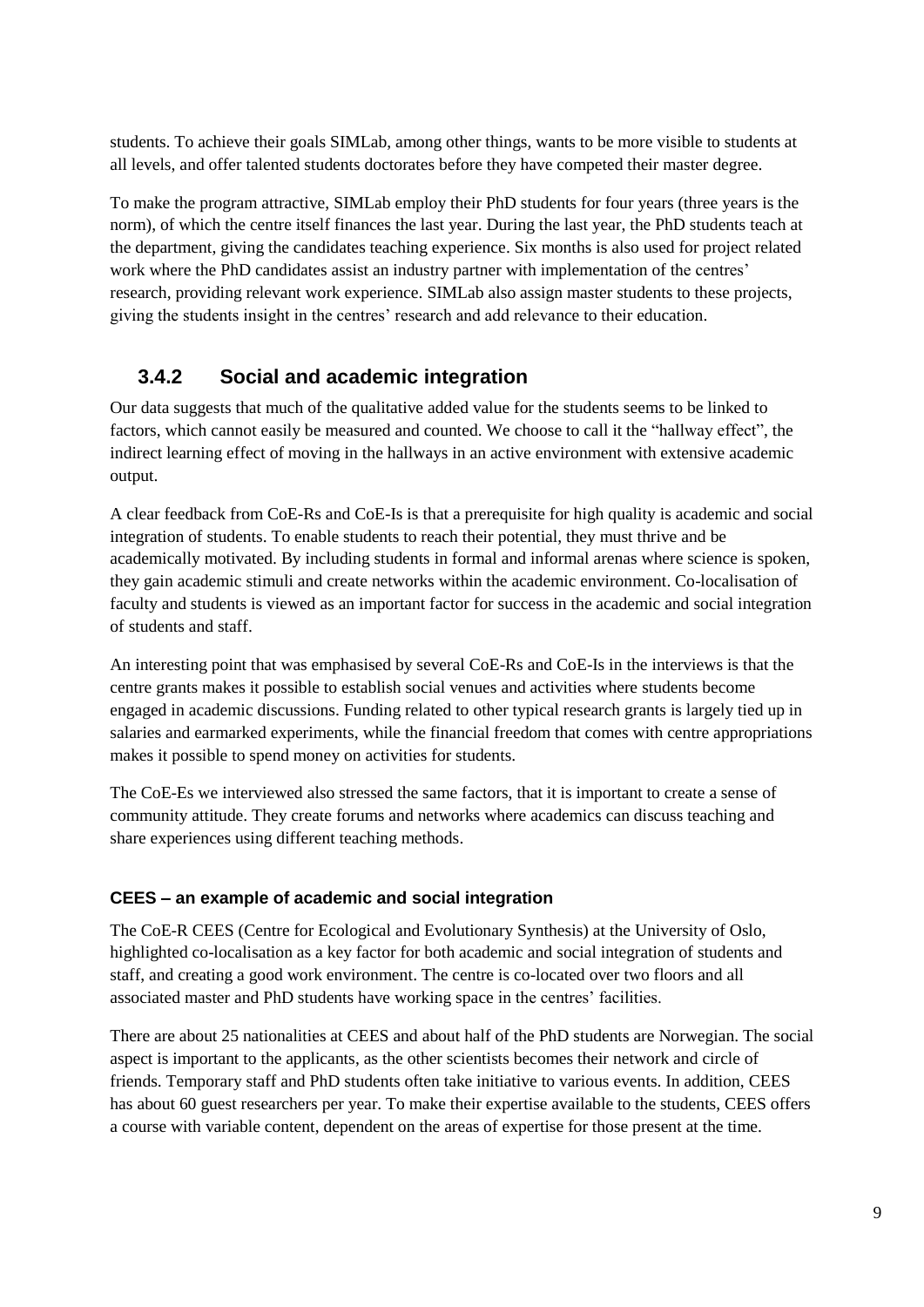CEES highlights the importance of creating arenas where sciences is spoken and the centre's affiliated students are invited to all centre activities. Students do not receive ECTS credits to participate in many of the activities, which are considered useful and good for the students, such as journal clubs, drinking coffee with the centre's staff, after-work beer, parties, internal seminars etc.

CEES organizes a two-day conference, which is mandatory for master students and academic staff (100+ participants). All master and PhD students must present papers. As students' efforts reflect back on their supervisor, the supervisors tend to invest a lot of time in preparing their students.

### <span id="page-13-0"></span>**3.4.3 Changing the attitude towards education**

The CoE-Es felt that centre status has given teaching and R&D related to teaching and education a higher priority and status at their institution. Their R&D projects have provided the centres and affiliated teachers/researchers with a more analytical approach towards their own and others' teaching, as described in the example below. In order to achieve this, the centres have worked actively to create arenas where staff can discuss and evaluate teaching efforts and methods, thus succeeding and "deprivatizing" the teaching of individual teachers. In sum, this has increased focus on teaching methods, educational management, and composition of study programs among faculty and administrators at the institutions.

#### **Example - bioCEED**

All the staff members of the CoE-E bioCEED (Centre of Excellence in Biology Education) at the University of Bergen are involved in research and teaching. COE-E status has given them a new arena for research on the effects of using various teaching methods, but it has not changed the core research within their own discipline. From the beginning, the staff members did not have a background in pedagogics, and they had to learn many new things when addressing questions of pedagogy and learning.

Research on teaching and learning is central in bioCEED, for instance on the effect of different methods of learning. In addition to improving their teaching, they also aim at publishing this research in international journals.

bioCEED is concerned with how teaching at the university is often a private matter which is not particularly collegial, in contrast to research activity. They create fora and networks where one can discuss and share competence and experience. For example, they host a two-day teachers' retreat for everyone who teaches biology at the University of Bergen, where the aim is to discuss how their teaching can be improved. The initiatives have been positively welcomed by the institutes/departments, and has become popular with staff outside the centre.

Parallel with working to increase the awareness and the collegial culture around teaching and learning at their own institution, bioCEED wishes to reach all the biology education in Norway. For instance, they are conducting a survey with teachers and students in biology at all the Norwegian HEIs, as well as representatives from the private and public sector. They are also working towards creating a network for the leaders of biology education in Norway.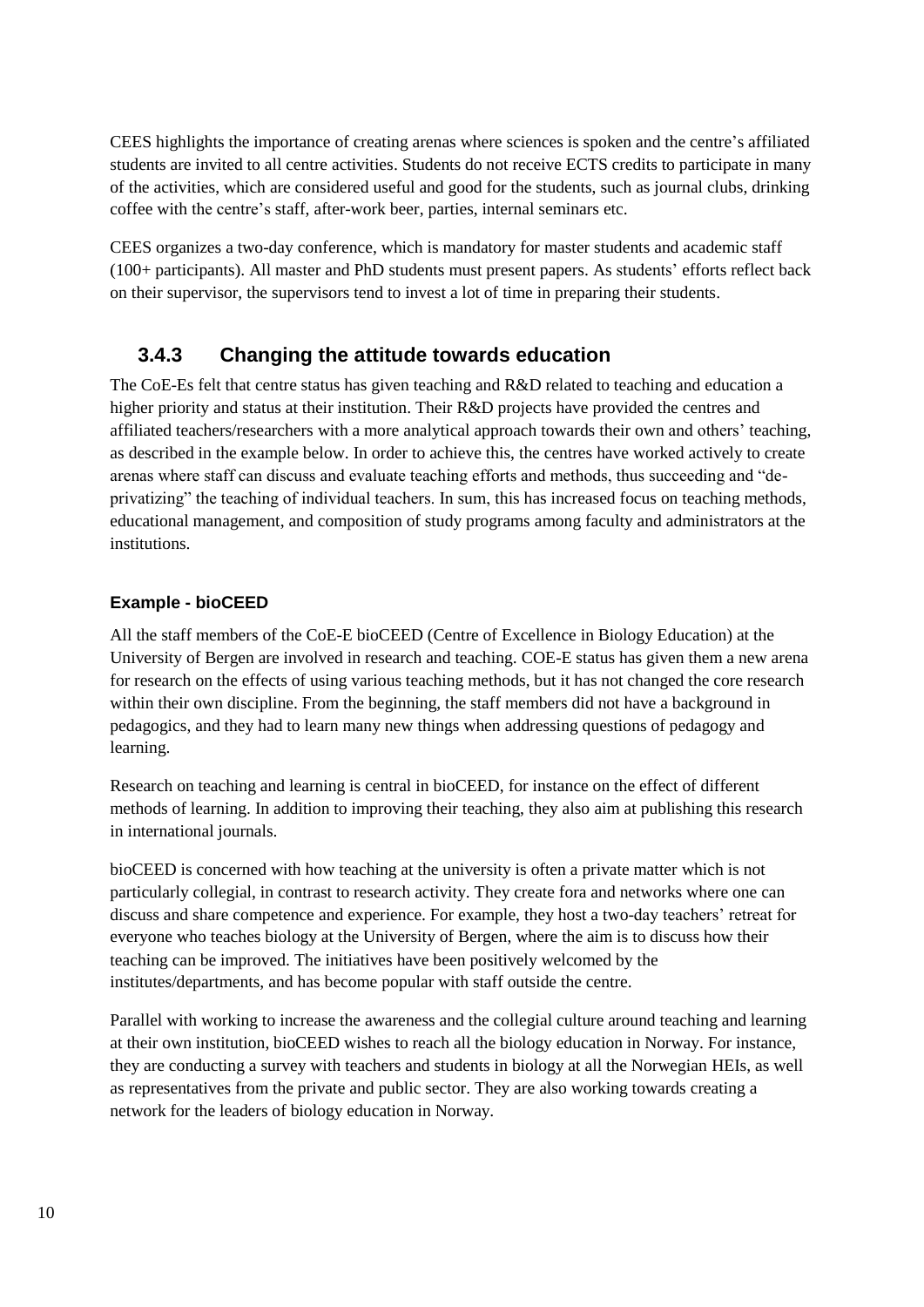## <span id="page-14-0"></span>**4 Lessons learned**

### <span id="page-14-1"></span>*4.1 Quality in education and research*

Our findings indicate that the CoEs' understanding of quality affects the centres motivation to engage in education. Quality in education is a concept that includes both input, process, and outcome components. The emphasis is not only on students' final expertise, but also on the learning process. The CoE-Es are aware of all these aspects. High quality is encouraged through different initiatives and means, and are typically directed towards analysing learning effects of means and the educational scientific competence of the faculty. In the process, the CoE-E staff develop an analytical relation to their own and others' teaching and education. The students are the most important input factor for their research, as well as the ones who benefit from the initiatives and the process itself.

Research quality on the other hand focuses to a greater extent on results and less on process. We believe it is reflected in the CoE-Rs and CoE-Is' justifications for involvement in education, namely that the time and resources invested in students allow the students to become increasingly successful, which in turn can provide better research results for the centres. The centres' research and innovation is highly advanced, and therefor appears to be most relevant at master and PhD level.

## <span id="page-14-2"></span>*4.2 Increased quality in education?*

The centres most obvious contribution is that they have very good prerequisites for providing R&Dbased education of high quality. The centres provide a large group of experts and the staffs use their knowledge in teaching and supervision, ensuring relevant and updated curricula and student projects. The centres' funding provides an opportunity to invest time and resources in advanced equipment and infrastructure, and activities, from which students benefit as well.

CoE-Rs and CoE-Is have a positive effect on the quality of education primarily at the PhD- and master levels. CoE-Rs and CoE-Is feel that by attracting highly talented scientists, the quality of supervision from centre staff has increased. According to the centres, the students seem to agree. There is great interest from students to be affiliated with a CoE. The students associate the centres with quality, and expect that a connection to a CoE will raise the quality and relevance of their education.

CoE-E staff believe they have had the greatest impact on the quality of education at the bachelor and master level. The status as a CoE-E, and development of R&D projects examining the relationships between teaching/learning methods and actual learning, has increased the status of teaching among staff in general, and created an environment for discussion and analysis of one's own and others teaching efforts. For some centres, it is too early to comment on concrete results, since the first development projects are not completed.

All CoEs report that supervision on relevant levels of education have been affected positively by the centre's research and activities. A common feedback was that the centre's status and presence helped to raise the general level of quality at the university.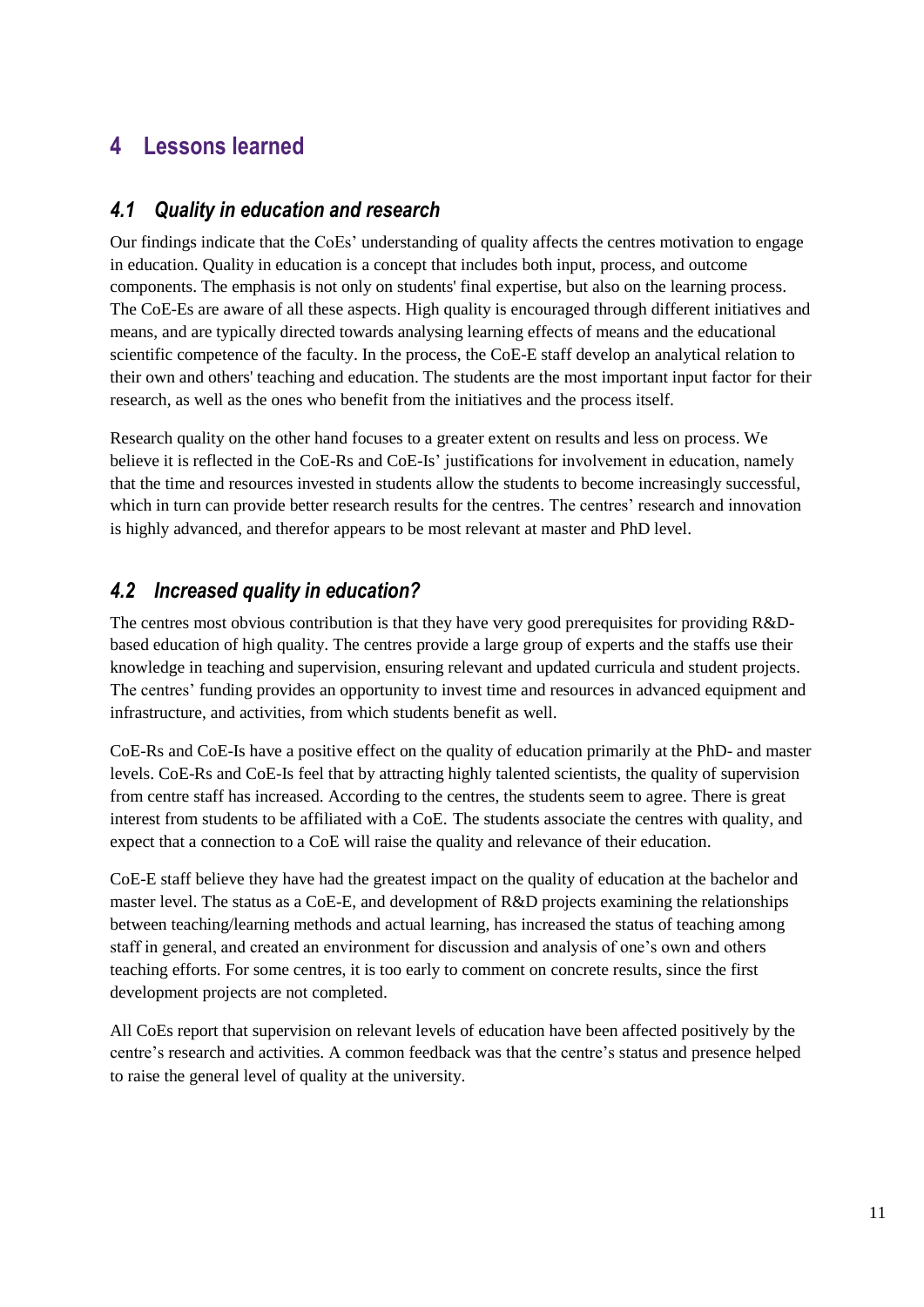## <span id="page-15-0"></span>*4.3 Concluding remarks*

Our report shows that the CoEs view the students as a resource for their R&D. The students may be contributors into a research project, future users of research and innovation, or target group for activities and research; hence, it is in the CoEs interest to contribute to teaching and development of study programs. We found that CoE-Rs and CoE-Is are likely to make changes in the content of study program(s) based on their research and innovation. CoE-E activities are to a large degree aiming to change the preconditions and teaching of a subject or study program.

The centers feel a responsibility to consolidate their future position by establishing study programs at different levels.

The centres view the students as crucial to their success, and especially the PhD students. To attract, engage, and motivate the students, the CoEs have different strategies. Recruitment to the centres, as well as, the discipline is important, and the centres takes necessary steps to recruit good candidates, offer their supervision and network, and include the students both academically and socially.

CoE staff reports that their total workload is larger than before centre status, with more time spent for research and dissemination. At the same time, we do not find evidence to suggest that the priority of high-level research happens at the expense of quality in education at these centres. Rather, we find motivated scientists, and especially centre leaders, who acknowledges that students are a part of the centres' success.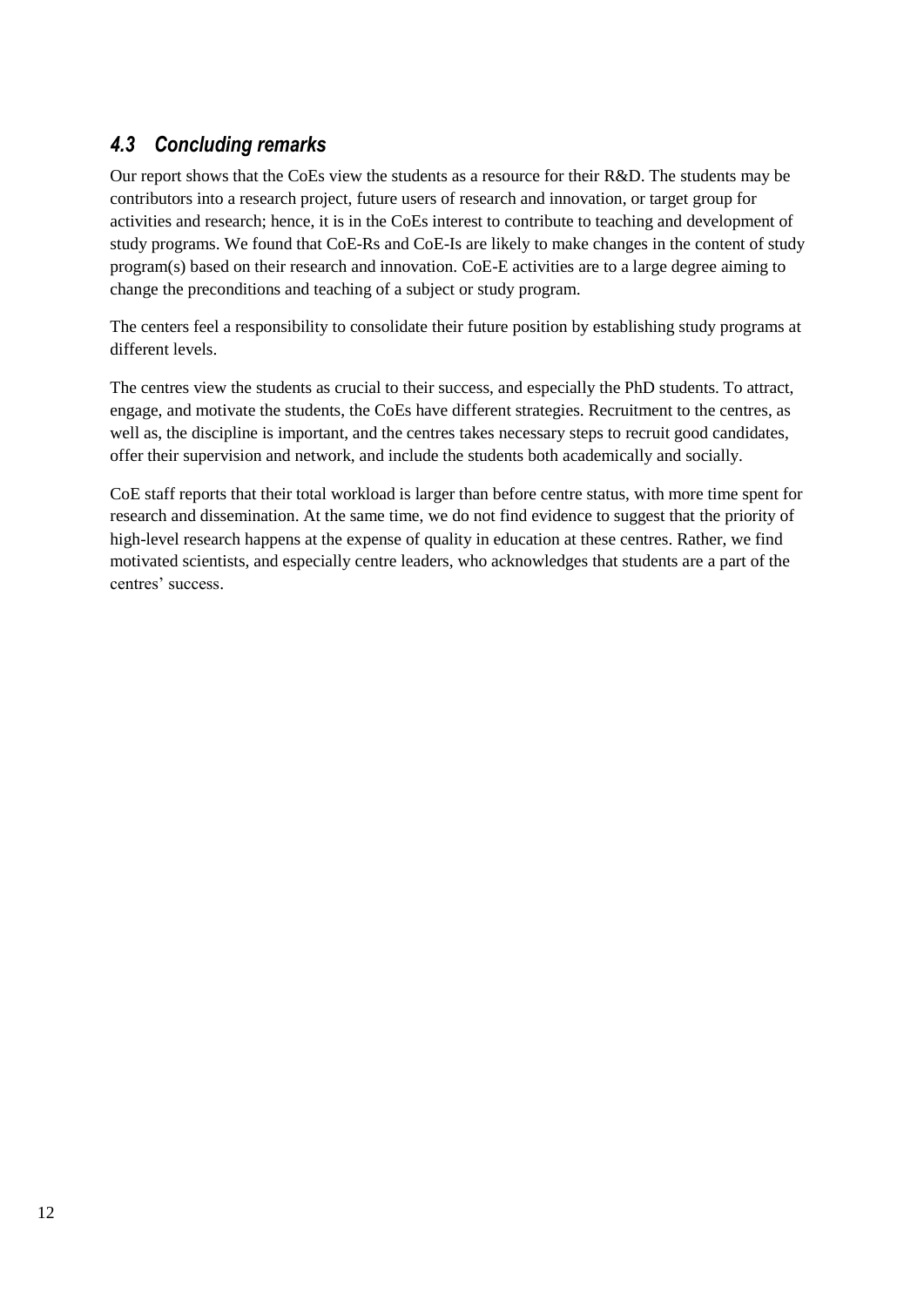## <span id="page-16-0"></span>**References**

- $\bullet$  Barnett, R (red.) (2005). Reshaping the university. New relationships between research, scholarships and teaching. Maidhead: Society for Research into Higher Education & Open University Press.
- Council of the European Union (2009). Conclusions of the Council and of the Representatives of the Governments of the Member States, meeting within the Council, of 26 November 2009 on developing the role of education in a fully functioning knowledge triangle. *Official Journal of the European Union*, C 302/303. Brussels: Council of the European Union. Retrieved February 2015, from [http://eur-lex.europa.eu/legal](http://eur-lex.europa.eu/legal-content/EN/TXT/?uri=CELEX:42009X1212(01))[content/EN/TXT/?uri=CELEX:42009X1212\(01\)](http://eur-lex.europa.eu/legal-content/EN/TXT/?uri=CELEX:42009X1212(01))
- Healey, M. (2005). *[Linking research and teaching exploring disciplinary spaces and the role](http://www.mickhealey.co.uk/www.delta.wisc.edu/Events/BBB%20Balance%20Healey.pdf)  [of inquiry-based learning](http://www.mickhealey.co.uk/www.delta.wisc.edu/Events/BBB%20Balance%20Healey.pdf)*, in Barnett, R (ed) *Reshaping the university: new relationships between research, scholarship and teaching* McGraw-Hill/Open University Press, 67-78
- Jávorka, Z., Giarraca, F. (2012). *Education in the Knowledge Triangle*. Brussels: Technopolis. Retrieved February 2015, from [http://www.technopolis-group.com/wp](http://www.technopolis-group.com/wp-content/uploads/2014/05/OF-35-1613-Final-report-and-case-studies-121212.pdf)[content/uploads/2014/05/OF-35-1613-Final-report-and-case-studies-121212.pdf](http://www.technopolis-group.com/wp-content/uploads/2014/05/OF-35-1613-Final-report-and-case-studies-121212.pdf)
- Kyvik, S and Vågan, A (2014). *Forskningsbasert utdanning?* Abstrakt forlag AS. ISBN 978- 82-7935-359-1
- Lid, S. E. (2012). *FoU-basert profesjonsutdanning*. Oslo: the Norwegian Agency for Quality Assurance in Education (NOKUT).
- Norwegian Ministry of Education and Research (2005). Act relating to universities and university colleges. Retrieved February 2015, from [https://www.regjeringen.no/globalassets/upload/kd/vedlegg/uh/uhloven\\_engelsk.pdf](https://www.regjeringen.no/globalassets/upload/kd/vedlegg/uh/uhloven_engelsk.pdf)
- RCN The Research Council of Norway (2006). *Midterm Evaluation of the Norwegian Centres of Excellence.* Oslo: RCN
- RCN The Research Council of Norway (2010). *Midway Evaluation of the Centres for Research-based Innovation.* Oslo: RCN
- RCN The Research Council of Norway (2011). *Midterm Evaluation of Eight Centres of Excellence (SFF-II).* Oslo: RCN

## <span id="page-16-1"></span>**Appendix**

### **Survey: Centres of Excellence schemes and quality in education**

E-mail address:

#### **Background information**

- 1. Name of centre you are affiliated with
- 2. What sort of position to you have at the centre?
	- a. Centre director
	- b. Faculty
	- c. Administative staff
	- d. Other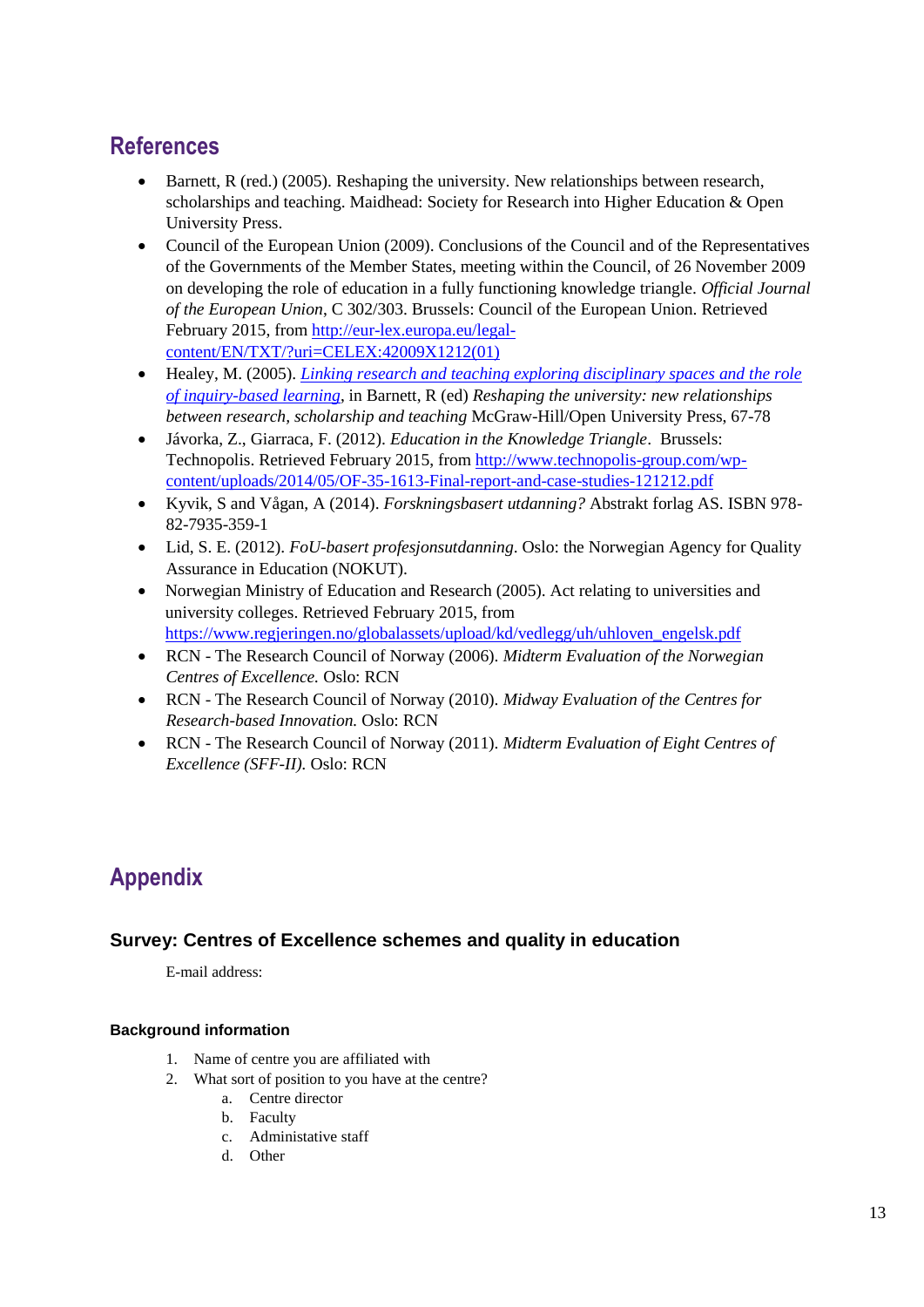- 3. Does the centres cooperate with any of the following centre types?
	- a. Centres of Excellence in Higher Education
	- b. Centres of Excellence in Research
	- c. Centres of Excellence in Research-based Education

Comment:

#### **The centre and contributions to education**

(on a Likert scale from 1-5, where 1 indicate the lowest and 5 the highest value)

- 4. The centres research is relevant for study programs at the host institution
	- i. At bachelor level
	- ii. At masters level
	- iii. At PhD level
- 5. To which extent is it an ambition/important for the centre to contribute in education?
	- i. At bachelor level
	- ii. At masters level
	- iii. At PhD level
- 6. To which extent is it an ambition/important for you to contribute in education at?
	- i. At bachelor level
	- ii. At masters level
	- iii. At PhD level
- 7. To which extent do faculty use the centres' research and innovation in teaching?
	- i. At bachelor level
	- ii. At masters level
	- iii. At PhD level
- 8. To which extent do faculty use their own research and innovation in teaching?
	- i. At bachelor level
	- ii. At masters level
	- iii. At PhD level

#### **The centre and contributions to supervision**

(on a Likert scale from 1-5, where 1 indicate the lowest and 5 the highest value)

- 9. In your opinion, is it an ambition for the centre to contribute to supervision?
	- i. At bachelor level
	- ii. At masters level
	- iii. At PhD level
- 10. To which extent are the students supervised on assignments that are relevant to the centre?
	- i. At bachelor level
	- ii. At masters level
	- iii. At PhD level
- 11. To which extent are the students supervised on assignments that are part of the centres' projects?
	- i. At bachelor level
	- ii. At masters level
	- iii. At PhD level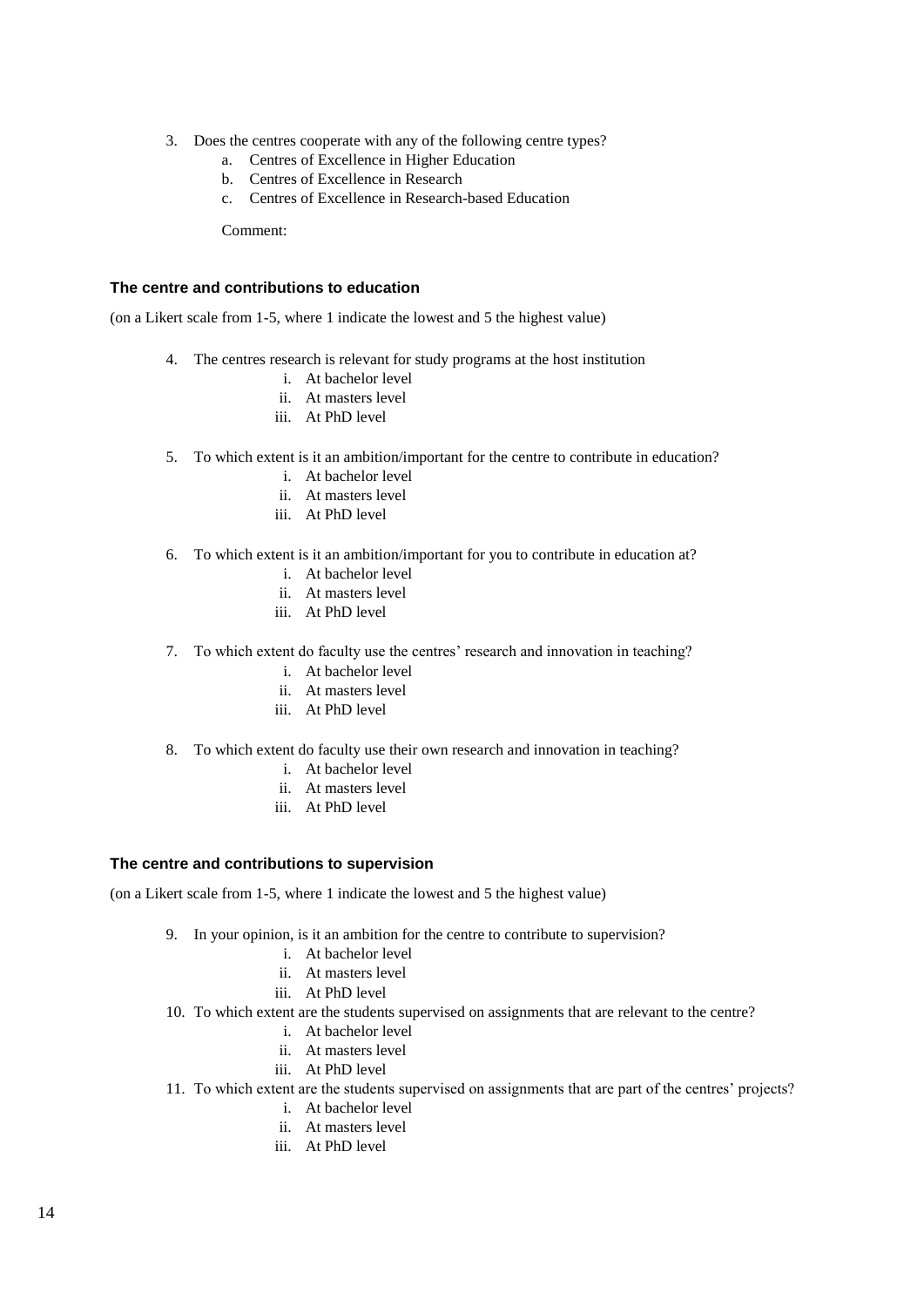#### **Hours spent on research and teaching**

- 12. Have the guidelines for time spent on research and teaching changed for faculty with the establishment of the centre?
	- a. Yes
	- b. No
	- c. Do not know
	- Comment:
- 13. In your opinion, after the centre was established, do faculty spent more/less/do not know/unchanged time on:
	- i. Research
	- ii. Teaching at bachelor level
	- iii. Teaching at master level
	- iv. Teaching at PhD level
	- v. Supervising at bachelor level
	- vi. Supervision at master level
	- vii. Supervising at PhD level
	- viii. Dissemination
	- ix. Administration

Comment:

#### **The centre and impact on quality in education**

(on a Likert scale from 1-5, where 1 indicate the lowest and 5 the highest value)

- 14. Have the centres research/activities affected the study program portfolio at the host institution?
	- i. At bachelor level
	- ii. At masters level
	- iii. At PhD level

Comment:

- 15. Have the centres research/activities affected the content/curriculum in relevant study programs/courses at the host institution?
	- i. At bachelor level
	- ii. At masters level
	- iii. At PhD level

#### Comment:

- 16. Have the centres research/activities affected the centre staffs' teaching methods?
	- i. At bachelor level
	- ii. At masters level
	- iii. At PhD level

#### Comment:

- 17. Have the centres research/activities affected how others/faculty at the host institution teach?
	- i. At bachelor level
	- ii. At masters level
	- iii. At PhD level